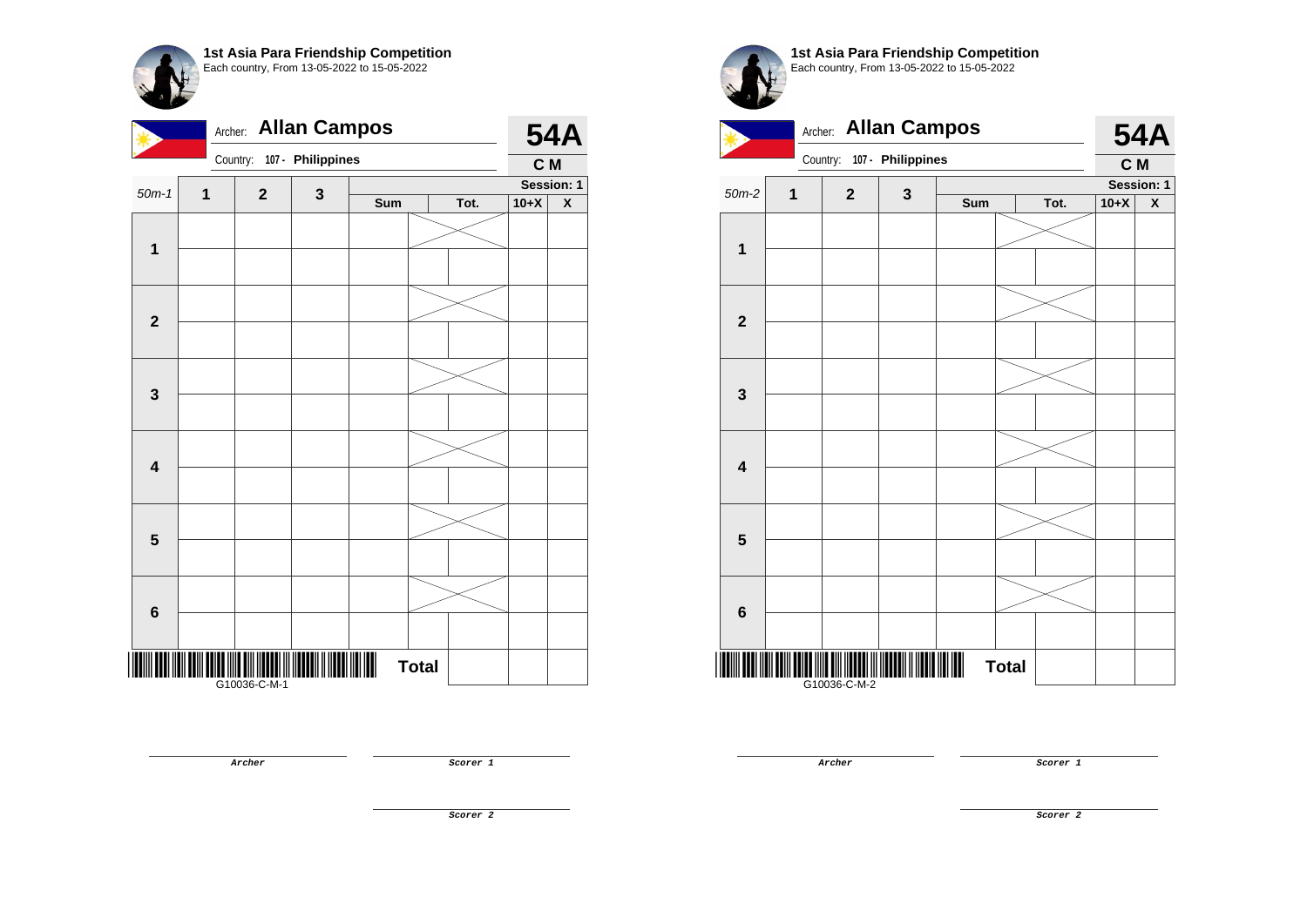| <b>Art Azcuna</b><br>Archer: |              |              |                   |     |              |      |        | <b>55A</b> |  |
|------------------------------|--------------|--------------|-------------------|-----|--------------|------|--------|------------|--|
|                              |              | Country:     | 107 - Philippines |     |              |      | C M    |            |  |
| $50m-1$                      | $\mathbf{1}$ | $\mathbf{2}$ | $\mathbf{3}$      |     |              |      |        | Session: 1 |  |
|                              |              |              |                   | Sum |              | Tot. | $10+X$ | X          |  |
| $\mathbf{1}$                 |              |              |                   |     |              |      |        |            |  |
|                              |              |              |                   |     |              |      |        |            |  |
| $\mathbf{2}$                 |              |              |                   |     |              |      |        |            |  |
| $\mathbf 3$                  |              |              |                   |     |              |      |        |            |  |
| $\overline{\mathbf{4}}$      |              |              |                   |     |              |      |        |            |  |
| 5                            |              |              |                   |     |              |      |        |            |  |
|                              |              |              |                   |     |              |      |        |            |  |
| $6\phantom{1}6$              |              |              |                   |     |              |      |        |            |  |
|                              |              |              |                   |     | <b>Total</b> |      |        |            |  |

**1st Asia Para Friendship Competition** Each country, From 13-05-2022 to 15-05-2022



**Archer Scorer 1** 

**Archer Scorer 1** 

**Scorer 2**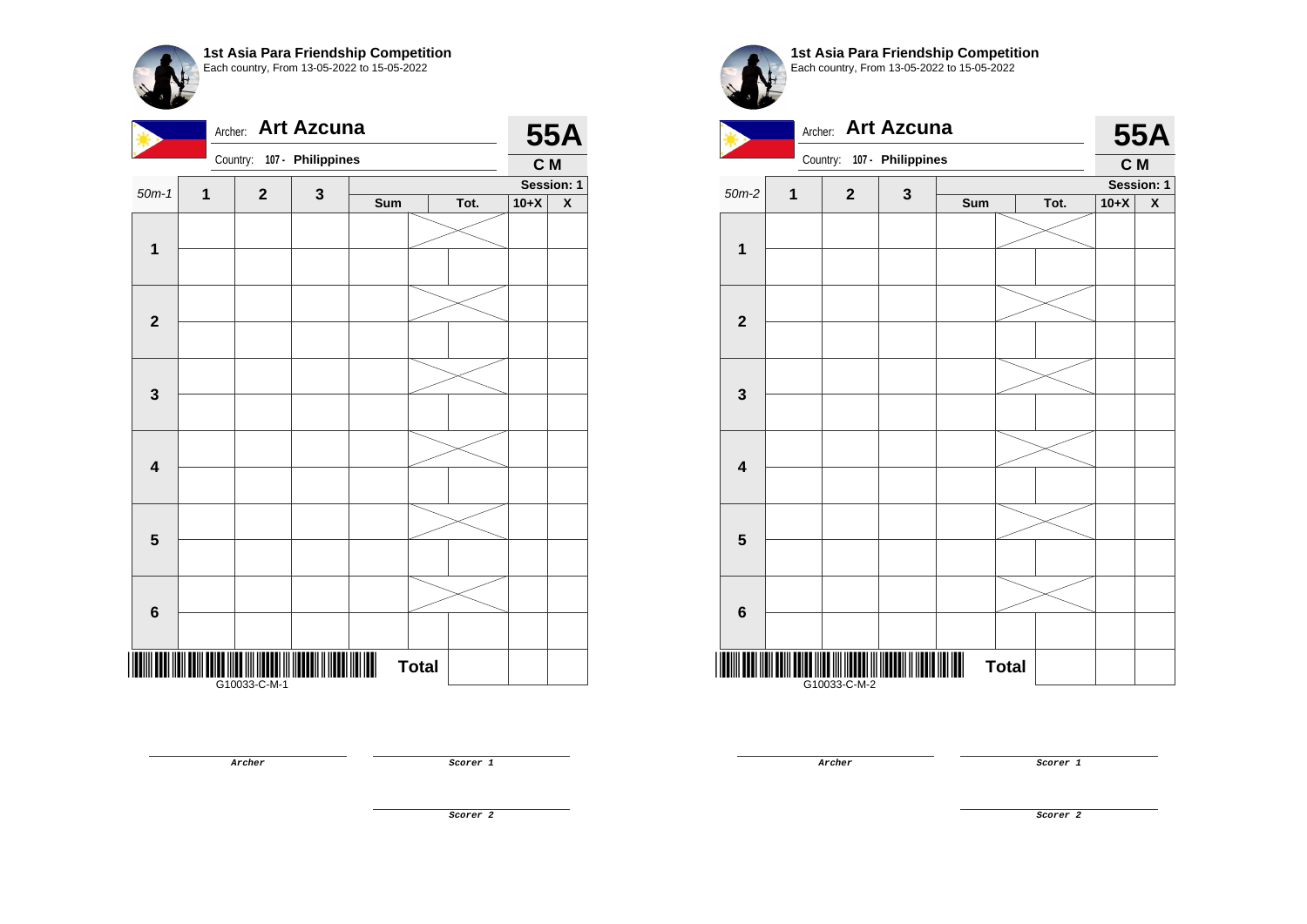|                         | <b>Angelo Manangdang</b><br>Archer: |              |                   |     |              |      |        |                         |
|-------------------------|-------------------------------------|--------------|-------------------|-----|--------------|------|--------|-------------------------|
|                         |                                     | Country:     | 107 - Philippines |     |              |      | C M    |                         |
| $50m-1$                 | 1                                   | $\mathbf 2$  | 3                 |     |              |      |        | Session: 1              |
|                         |                                     |              |                   | Sum |              | Tot. | $10+X$ | $\overline{\textbf{X}}$ |
|                         |                                     |              |                   |     |              |      |        |                         |
| $\mathbf{1}$            |                                     |              |                   |     |              |      |        |                         |
|                         |                                     |              |                   |     |              |      |        |                         |
|                         |                                     |              |                   |     |              |      |        |                         |
| $\mathbf{2}$            |                                     |              |                   |     |              |      |        |                         |
|                         |                                     |              |                   |     |              |      |        |                         |
|                         |                                     |              |                   |     |              |      |        |                         |
|                         |                                     |              |                   |     |              |      |        |                         |
| $\mathbf{3}$            |                                     |              |                   |     |              |      |        |                         |
|                         |                                     |              |                   |     |              |      |        |                         |
|                         |                                     |              |                   |     |              |      |        |                         |
| $\overline{\mathbf{4}}$ |                                     |              |                   |     |              |      |        |                         |
|                         |                                     |              |                   |     |              |      |        |                         |
|                         |                                     |              |                   |     |              |      |        |                         |
| $\overline{\mathbf{5}}$ |                                     |              |                   |     |              |      |        |                         |
|                         |                                     |              |                   |     |              |      |        |                         |
|                         |                                     |              |                   |     |              |      |        |                         |
|                         |                                     |              |                   |     |              |      |        |                         |
| 6                       |                                     |              |                   |     |              |      |        |                         |
|                         |                                     |              |                   |     |              |      |        |                         |
|                         |                                     |              |                   |     | <b>Total</b> |      |        |                         |
|                         |                                     | G10035-C-M-1 |                   |     |              |      |        |                         |

**Archer Scorer 1** 

**1st Asia Para Friendship Competition** Each country, From 13-05-2022 to 15-05-2022 Archer: **Angelo Manangdang** 



**Archer Scorer 1** 

**Scorer 2**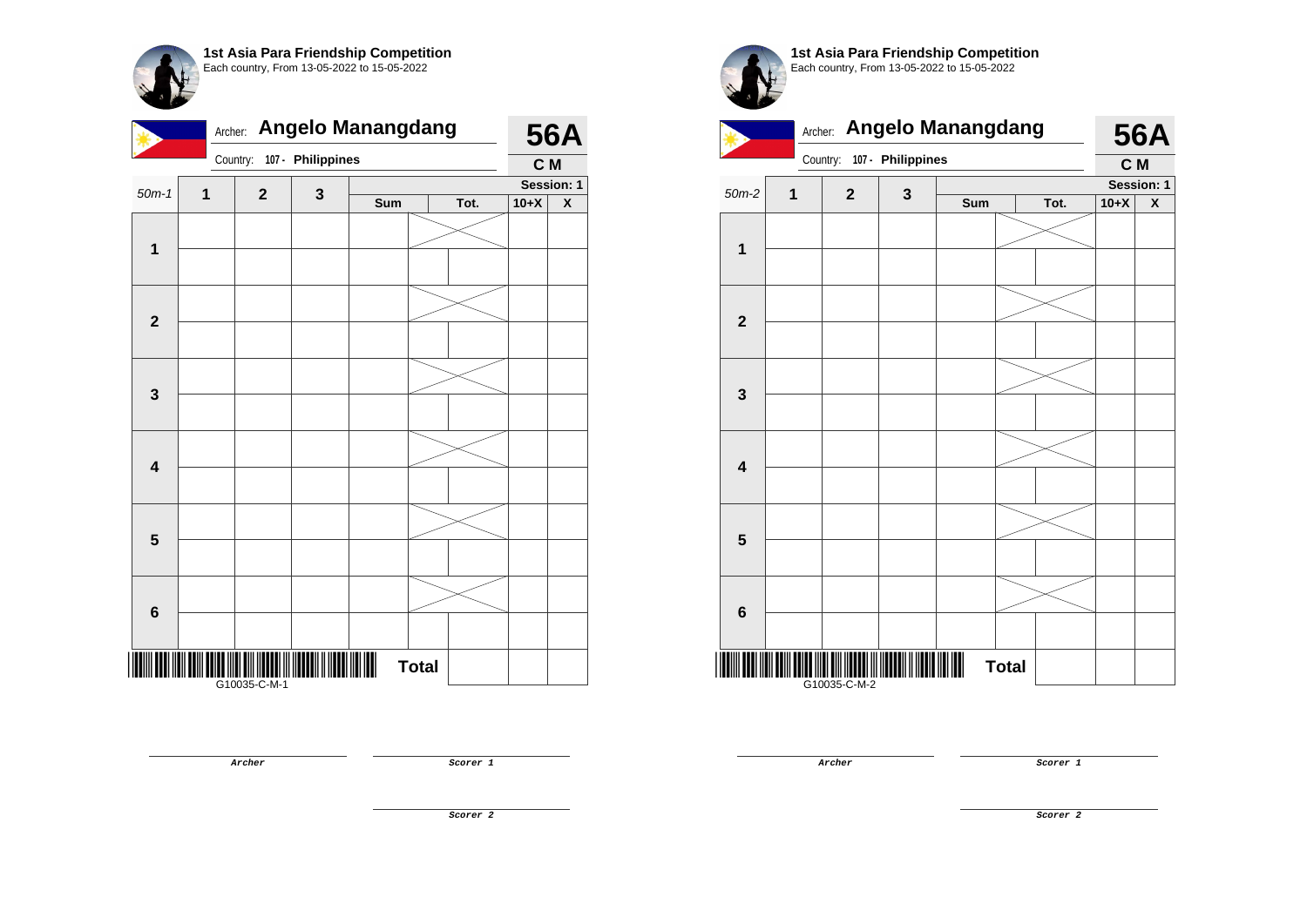| <b>Marzel Burgos</b><br>Archer: |   |              |                            |     |              |      | <b>57A</b> |            |
|---------------------------------|---|--------------|----------------------------|-----|--------------|------|------------|------------|
|                                 |   |              | Country: 107 - Philippines |     |              |      | C M        |            |
| $50m-1$                         | 1 | $\mathbf{2}$ |                            |     |              |      |            | Session: 1 |
|                                 |   |              | 3                          | Sum |              | Tot. | $10+X$     | X          |
| $\mathbf{1}$                    |   |              |                            |     |              |      |            |            |
|                                 |   |              |                            |     |              |      |            |            |
| $\overline{\mathbf{2}}$         |   |              |                            |     |              |      |            |            |
|                                 |   |              |                            |     |              |      |            |            |
|                                 |   |              |                            |     |              |      |            |            |
| 3                               |   |              |                            |     |              |      |            |            |
|                                 |   |              |                            |     |              |      |            |            |
| $\overline{\mathbf{4}}$         |   |              |                            |     |              |      |            |            |
|                                 |   |              |                            |     |              |      |            |            |
| $\overline{\mathbf{5}}$         |   |              |                            |     |              |      |            |            |
|                                 |   |              |                            |     |              |      |            |            |
| $6\phantom{1}6$                 |   |              |                            |     |              |      |            |            |
|                                 |   | G10034-C-M-1 |                            |     | <b>Total</b> |      |            |            |

**1st Asia Para Friendship Competition** Each country, From 13-05-2022 to 15-05-2022



**Archer Scorer 1** 

**Scorer 2**

**Archer Scorer 1**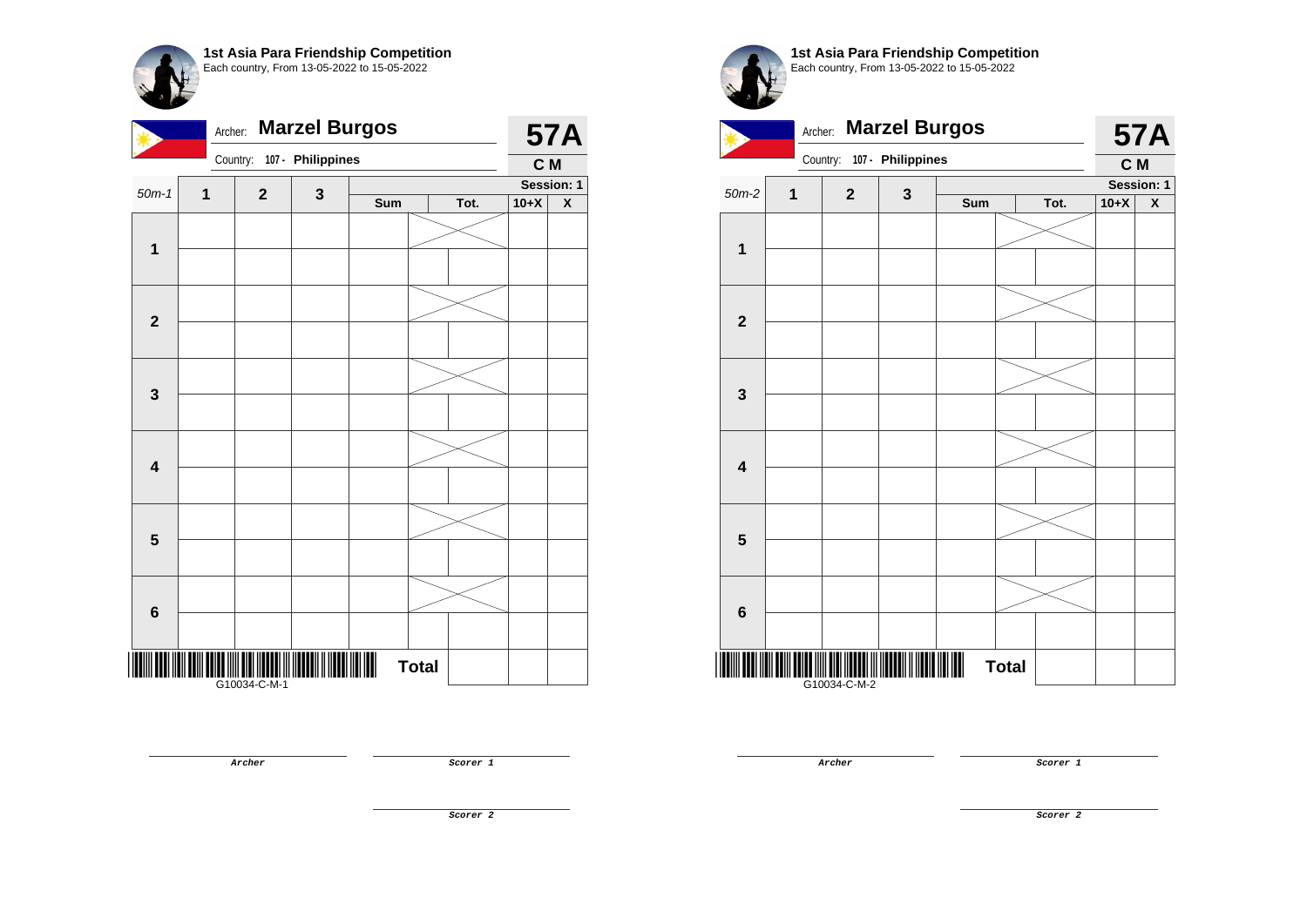|                         | <b>Dina Manangdang</b><br>Archer: |                   |                   |     |              |      |        |                    |
|-------------------------|-----------------------------------|-------------------|-------------------|-----|--------------|------|--------|--------------------|
|                         |                                   | Country:          | 107 - Philippines |     |              |      | C W    |                    |
| $50m-1$                 | 1                                 | $\mathbf{2}$      | 3                 |     |              |      |        | Session: 1         |
|                         |                                   |                   |                   | Sum |              | Tot. | $10+X$ | $\pmb{\mathsf{X}}$ |
|                         |                                   |                   |                   |     |              |      |        |                    |
| $\mathbf{1}$            |                                   |                   |                   |     |              |      |        |                    |
|                         |                                   |                   |                   |     |              |      |        |                    |
|                         |                                   |                   |                   |     |              |      |        |                    |
| $\mathbf{2}$            |                                   |                   |                   |     |              |      |        |                    |
|                         |                                   |                   |                   |     |              |      |        |                    |
|                         |                                   |                   |                   |     |              |      |        |                    |
| $\mathbf{3}$            |                                   |                   |                   |     |              |      |        |                    |
|                         |                                   |                   |                   |     |              |      |        |                    |
|                         |                                   |                   |                   |     |              |      |        |                    |
| $\overline{\mathbf{4}}$ |                                   |                   |                   |     |              |      |        |                    |
|                         |                                   |                   |                   |     |              |      |        |                    |
|                         |                                   |                   |                   |     |              |      |        |                    |
|                         |                                   |                   |                   |     |              |      |        |                    |
| $\overline{\mathbf{5}}$ |                                   |                   |                   |     |              |      |        |                    |
|                         |                                   |                   |                   |     |              |      |        |                    |
|                         |                                   |                   |                   |     |              |      |        |                    |
| $6\phantom{1}$          |                                   |                   |                   |     |              |      |        |                    |
|                         |                                   |                   |                   |     |              |      |        |                    |
|                         |                                   |                   |                   |     | <b>Total</b> |      |        |                    |
|                         |                                   | <br> G10038-C-W-1 |                   |     |              |      |        |                    |



**1st Asia Para Friendship Competition** Each country, From 13-05-2022 to 15-05-2022



**Archer Scorer 1** 

**Archer Scorer 1** 

**Scorer 2**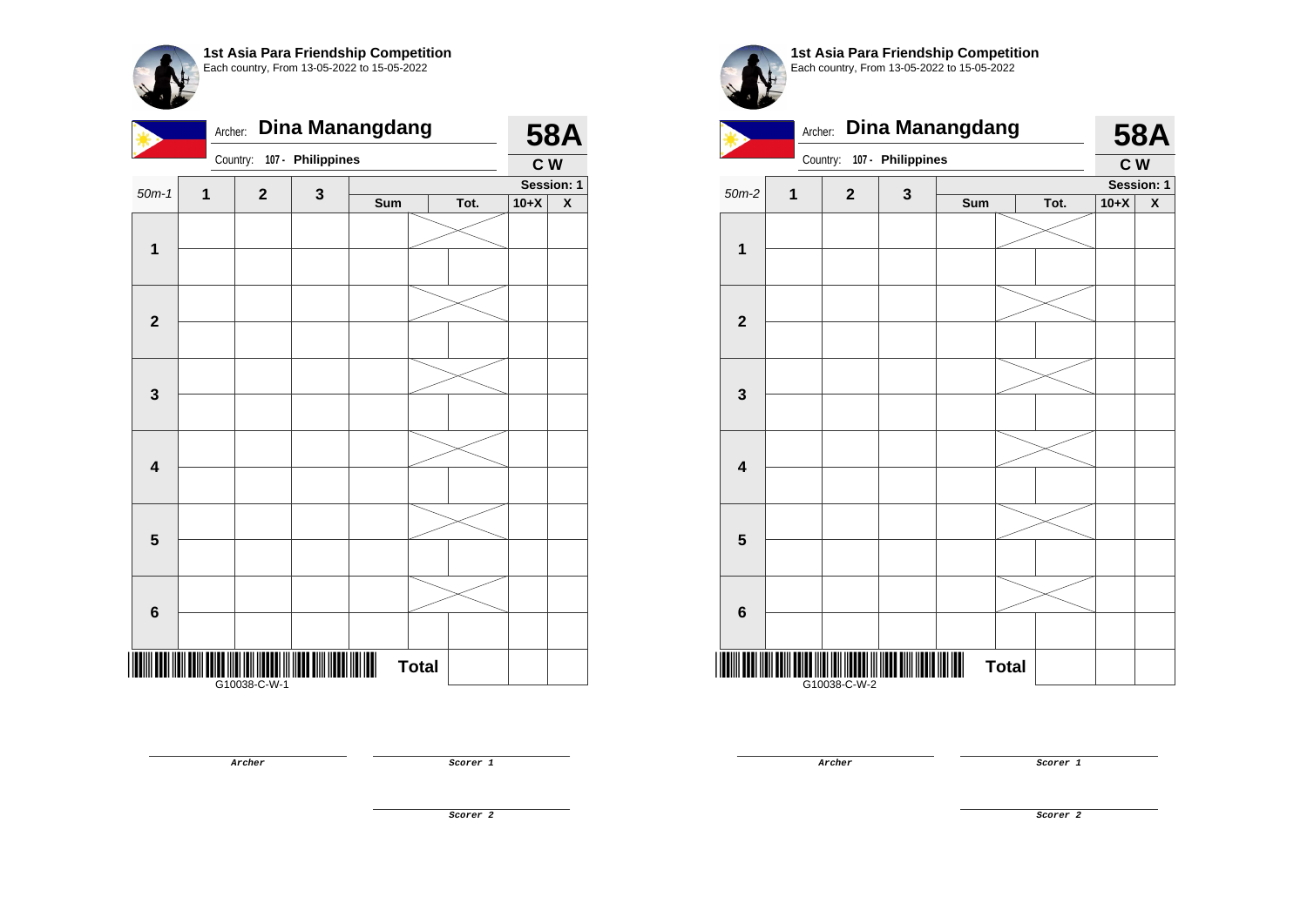| <b>Agustin Bantiloc</b><br>Archer: |              |                |                   |     |              |      |        | <b>59A</b>              |  |
|------------------------------------|--------------|----------------|-------------------|-----|--------------|------|--------|-------------------------|--|
|                                    |              | Country:       | 107 - Philippines |     |              |      | C W    |                         |  |
| $50m-1$                            | 1            | $\overline{2}$ | $\mathbf 3$       |     |              |      |        | Session: 1              |  |
|                                    |              |                |                   | Sum |              | Tot. | $10+X$ | $\overline{\textbf{X}}$ |  |
|                                    |              |                |                   |     |              |      |        |                         |  |
| 1                                  |              |                |                   |     |              |      |        |                         |  |
|                                    |              |                |                   |     |              |      |        |                         |  |
|                                    |              |                |                   |     |              |      |        |                         |  |
| $\mathbf{2}$                       |              |                |                   |     |              |      |        |                         |  |
|                                    |              |                |                   |     |              |      |        |                         |  |
|                                    |              |                |                   |     |              |      |        |                         |  |
|                                    |              |                |                   |     |              |      |        |                         |  |
| 3                                  |              |                |                   |     |              |      |        |                         |  |
|                                    |              |                |                   |     |              |      |        |                         |  |
|                                    |              |                |                   |     |              |      |        |                         |  |
| $\overline{\mathbf{4}}$            |              |                |                   |     |              |      |        |                         |  |
|                                    |              |                |                   |     |              |      |        |                         |  |
|                                    |              |                |                   |     |              |      |        |                         |  |
| 5                                  |              |                |                   |     |              |      |        |                         |  |
|                                    |              |                |                   |     |              |      |        |                         |  |
|                                    |              |                |                   |     |              |      |        |                         |  |
|                                    |              |                |                   |     |              |      |        |                         |  |
| $6\phantom{1}$                     |              |                |                   |     |              |      |        |                         |  |
|                                    |              |                |                   |     |              |      |        |                         |  |
|                                    |              |                |                   |     | <b>Total</b> |      |        |                         |  |
|                                    | 610037-C-W-1 |                |                   |     |              |      |        |                         |  |

**Archer Scorer 1** 

**1st Asia Para Friendship Competition** Each country, From 13-05-2022 to 15-05-2022



**Archer Scorer 1**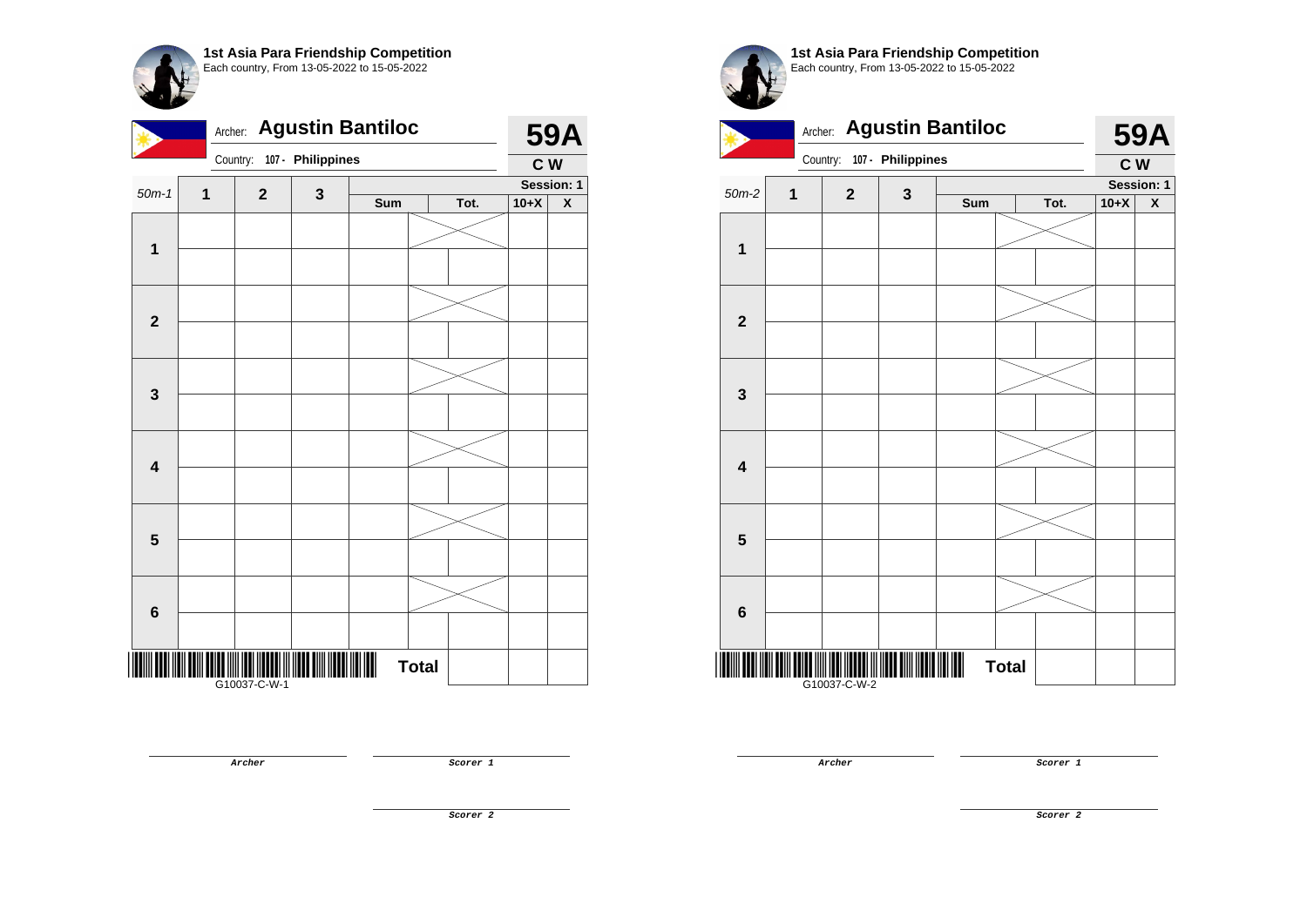|                         | <b>William Cablog</b><br>Archer: |              |                   |     |              |      |        |                         |
|-------------------------|----------------------------------|--------------|-------------------|-----|--------------|------|--------|-------------------------|
|                         |                                  | Country:     | 107 - Philippines |     |              |      | R M    |                         |
| $70m-1$                 | 1                                | $\mathbf 2$  | 3                 |     |              |      |        | Session: 1              |
|                         |                                  |              |                   | Sum |              | Tot. | $10+X$ | $\overline{\textbf{X}}$ |
|                         |                                  |              |                   |     |              |      |        |                         |
| $\mathbf{1}$            |                                  |              |                   |     |              |      |        |                         |
|                         |                                  |              |                   |     |              |      |        |                         |
|                         |                                  |              |                   |     |              |      |        |                         |
| $\mathbf{2}$            |                                  |              |                   |     |              |      |        |                         |
|                         |                                  |              |                   |     |              |      |        |                         |
|                         |                                  |              |                   |     |              |      |        |                         |
| $\mathbf{3}$            |                                  |              |                   |     |              |      |        |                         |
|                         |                                  |              |                   |     |              |      |        |                         |
|                         |                                  |              |                   |     |              |      |        |                         |
|                         |                                  |              |                   |     |              |      |        |                         |
| $\overline{\mathbf{4}}$ |                                  |              |                   |     |              |      |        |                         |
|                         |                                  |              |                   |     |              |      |        |                         |
|                         |                                  |              |                   |     |              |      |        |                         |
| $\overline{\mathbf{5}}$ |                                  |              |                   |     |              |      |        |                         |
|                         |                                  |              |                   |     |              |      |        |                         |
|                         |                                  |              |                   |     |              |      |        |                         |
| 6                       |                                  |              |                   |     |              |      |        |                         |
|                         |                                  |              |                   |     |              |      |        |                         |
|                         |                                  |              |                   |     |              |      |        |                         |
|                         |                                  |              |                   |     | <b>Total</b> |      |        |                         |
|                         |                                  | G10043-R-M-1 |                   |     |              |      |        |                         |

**1st Asia Para Friendship Competition** Each country, From 13-05-2022 to 15-05-2022



**Archer Scorer 1** 

**Archer Scorer 1** 

**Scorer 2**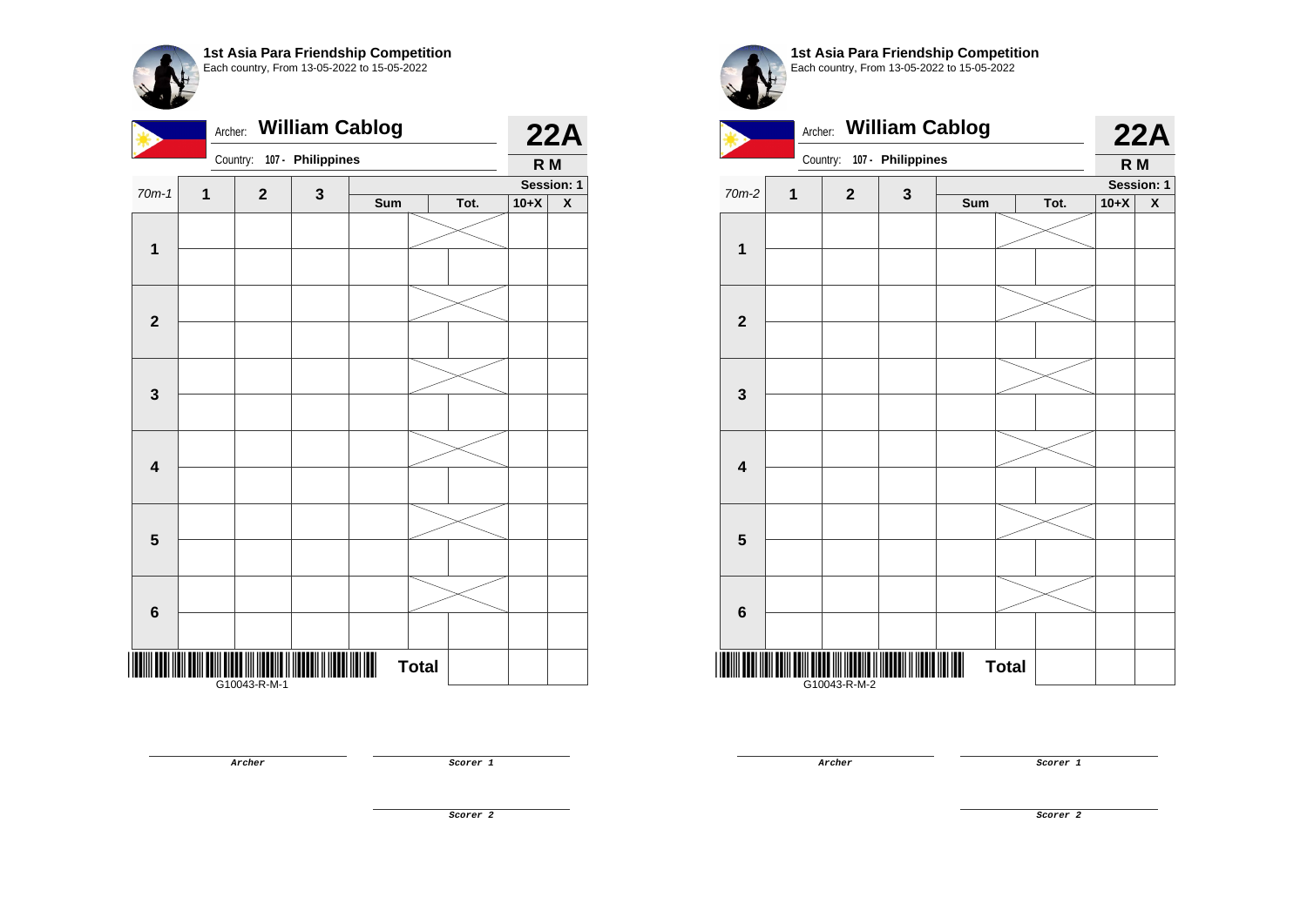| Country: 107 - Philippines<br>R <sub>M</sub><br>Session: 1<br>$70m-1$<br>$\mathbf{2}$<br>3<br>1<br>$10+X$<br>Sum<br>Tot.<br>$\mathbf{1}$<br>$\overline{\mathbf{2}}$<br>$\mathbf{3}$<br>$\overline{\mathbf{4}}$<br>5<br>$\bf 6$ | Archer: Giovanni Ola |  |  |  |  |  |  |  | 23A |  |
|--------------------------------------------------------------------------------------------------------------------------------------------------------------------------------------------------------------------------------|----------------------|--|--|--|--|--|--|--|-----|--|
|                                                                                                                                                                                                                                |                      |  |  |  |  |  |  |  |     |  |
|                                                                                                                                                                                                                                |                      |  |  |  |  |  |  |  |     |  |
|                                                                                                                                                                                                                                |                      |  |  |  |  |  |  |  | X   |  |
|                                                                                                                                                                                                                                |                      |  |  |  |  |  |  |  |     |  |
|                                                                                                                                                                                                                                |                      |  |  |  |  |  |  |  |     |  |
|                                                                                                                                                                                                                                |                      |  |  |  |  |  |  |  |     |  |
|                                                                                                                                                                                                                                |                      |  |  |  |  |  |  |  |     |  |
|                                                                                                                                                                                                                                |                      |  |  |  |  |  |  |  |     |  |
|                                                                                                                                                                                                                                |                      |  |  |  |  |  |  |  |     |  |
|                                                                                                                                                                                                                                |                      |  |  |  |  |  |  |  |     |  |
| <b>Total</b>                                                                                                                                                                                                                   |                      |  |  |  |  |  |  |  |     |  |



**1st Asia Para Friendship Competition** Each country, From 13-05-2022 to 15-05-2022



**Archer Scorer 1** 

**Archer Scorer 1** 

**Scorer 2**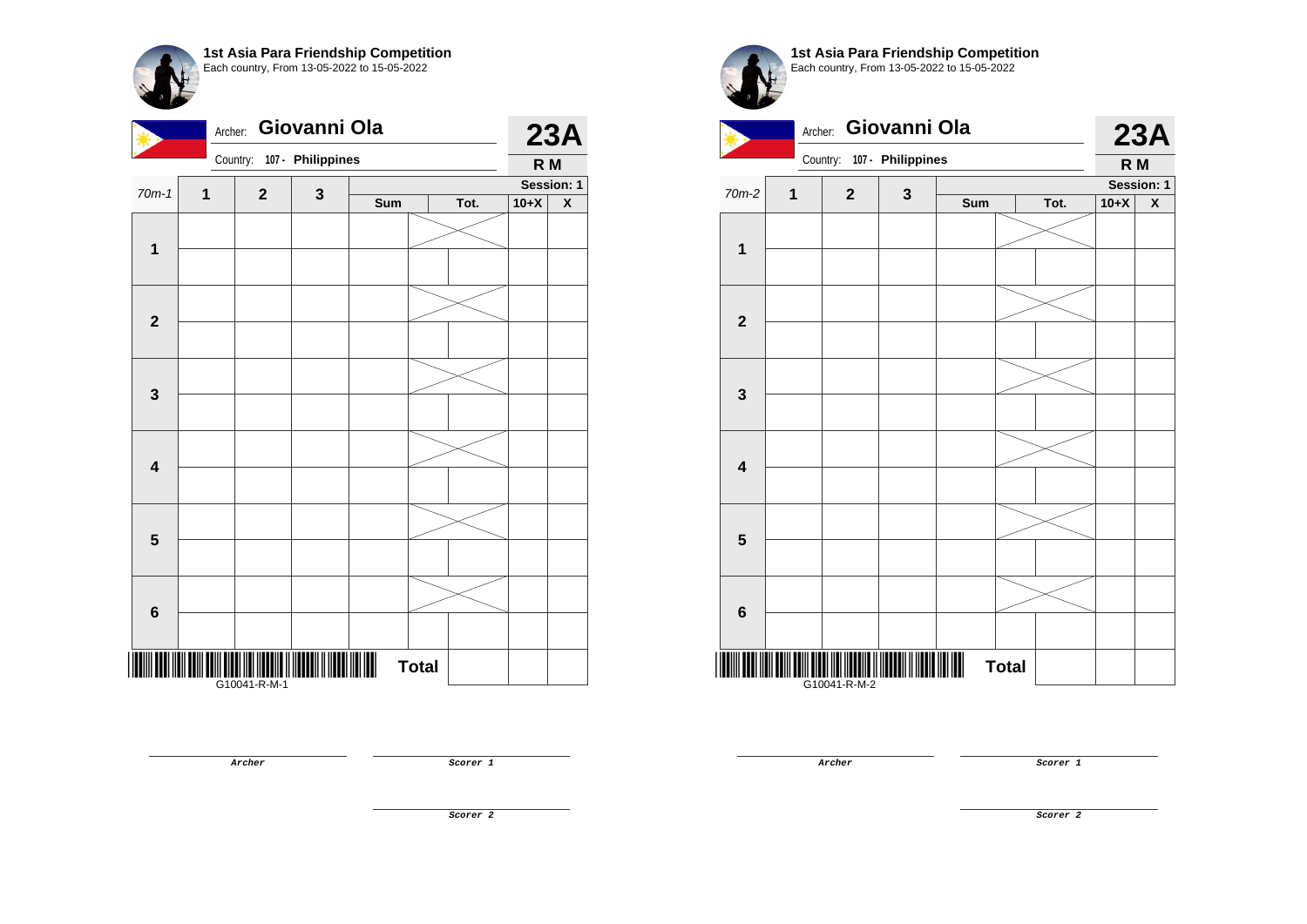|                         | <b>Michael Gorospe</b><br>Archer: |              |                   |     |              |      |        |                           |
|-------------------------|-----------------------------------|--------------|-------------------|-----|--------------|------|--------|---------------------------|
|                         |                                   | Country:     | 107 - Philippines |     |              |      | R M    |                           |
| $70m-1$                 | 1                                 | $\mathbf 2$  | 3                 |     |              |      |        | Session: 1                |
|                         |                                   |              |                   | Sum |              | Tot. | $10+X$ | $\boldsymbol{\mathsf{x}}$ |
|                         |                                   |              |                   |     |              |      |        |                           |
| 1                       |                                   |              |                   |     |              |      |        |                           |
|                         |                                   |              |                   |     |              |      |        |                           |
|                         |                                   |              |                   |     |              |      |        |                           |
| $\overline{\mathbf{2}}$ |                                   |              |                   |     |              |      |        |                           |
|                         |                                   |              |                   |     |              |      |        |                           |
|                         |                                   |              |                   |     |              |      |        |                           |
|                         |                                   |              |                   |     |              |      |        |                           |
| $\mathbf{3}$            |                                   |              |                   |     |              |      |        |                           |
|                         |                                   |              |                   |     |              |      |        |                           |
|                         |                                   |              |                   |     |              |      |        |                           |
| $\overline{\mathbf{4}}$ |                                   |              |                   |     |              |      |        |                           |
|                         |                                   |              |                   |     |              |      |        |                           |
|                         |                                   |              |                   |     |              |      |        |                           |
| $\overline{\mathbf{5}}$ |                                   |              |                   |     |              |      |        |                           |
|                         |                                   |              |                   |     |              |      |        |                           |
|                         |                                   |              |                   |     |              |      |        |                           |
|                         |                                   |              |                   |     |              |      |        |                           |
| $6\phantom{1}$          |                                   |              |                   |     |              |      |        |                           |
|                         |                                   |              |                   |     |              |      |        |                           |
|                         |                                   |              |                   |     | <b>Total</b> |      |        |                           |
|                         |                                   | G10044-R-M-1 |                   |     |              |      |        |                           |

**Archer Scorer 1** 

**1st Asia Para Friendship Competition** Each country, From 13-05-2022 to 15-05-2022

Archer: **Michael Gorospe**  Country: **107 - Philippines 24A R M**  $70m-2$  **1 2 3 Session: 1 Sum Tot. 10+X X 1 2 3 4 5 6** \*G1004-R-M-2004-R-M-2\*G10-R-M-2\*G10-R-M-2\*G10-R-M-2\*G10-R-M-2\*G10-R-M-2\*G10-R-M-2\*G10-R-M-2\*G10-R-M-2\*G10-R-M-G10044-R-M-2 **Total** 

**Archer Scorer 1** 

**Scorer 2**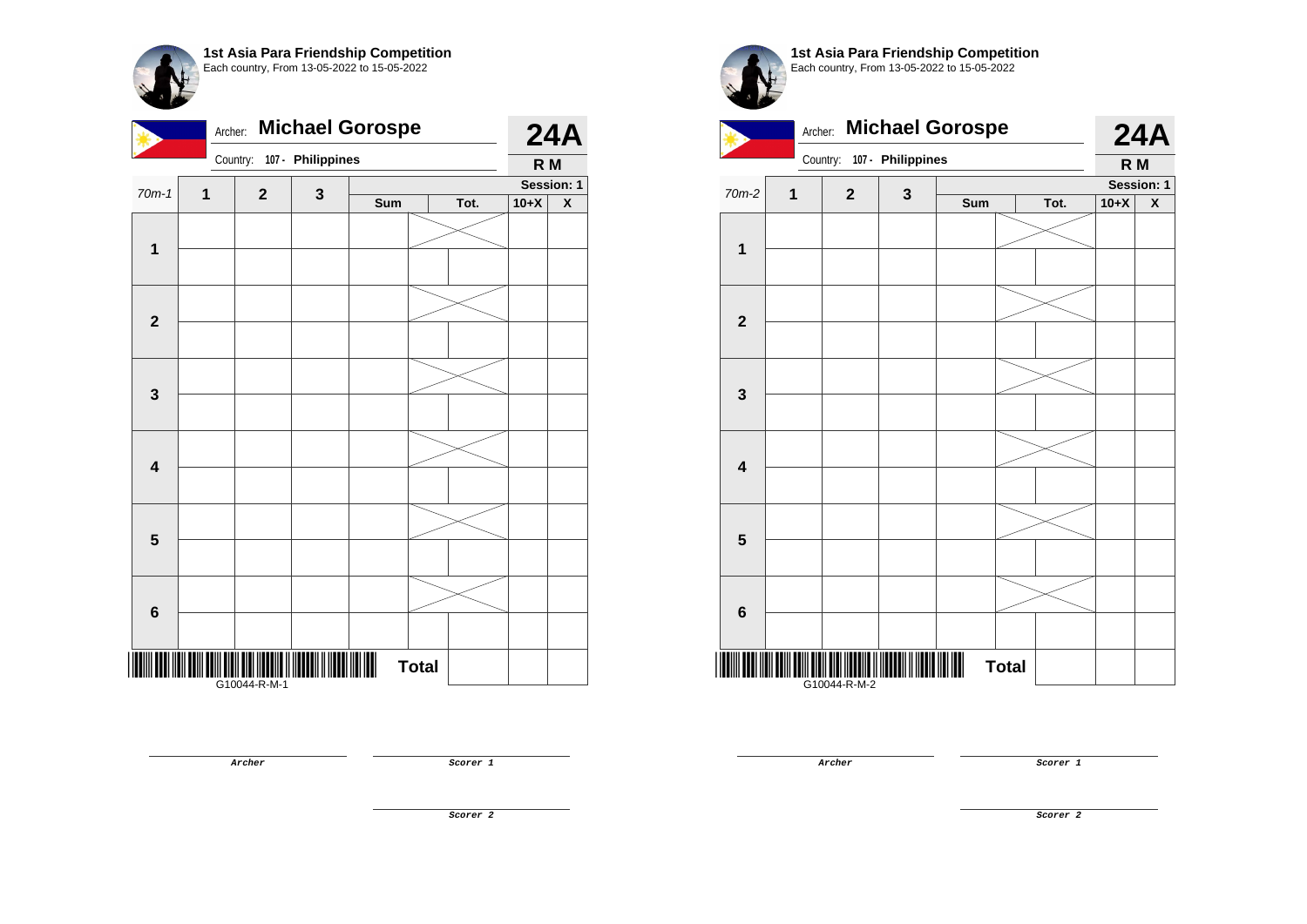| <b>Roger Etongan</b><br>Archer: |   |              |                   |     |              |      |        | <b>25A</b> |  |
|---------------------------------|---|--------------|-------------------|-----|--------------|------|--------|------------|--|
|                                 |   | Country:     | 107 - Philippines |     |              |      | R M    |            |  |
| $70m-1$                         | 1 | $\mathbf{2}$ | $\mathbf 3$       |     |              |      |        |            |  |
|                                 |   |              |                   | Sum |              | Tot. | $10+X$ | X          |  |
|                                 |   |              |                   |     |              |      |        |            |  |
| $\overline{\mathbf{1}}$         |   |              |                   |     |              |      |        |            |  |
|                                 |   |              |                   |     |              |      |        |            |  |
| $\mathbf{2}$                    |   |              |                   |     |              |      |        |            |  |
| $\mathbf{3}$                    |   |              |                   |     |              |      |        |            |  |
|                                 |   |              |                   |     |              |      |        |            |  |
| $\overline{\mathbf{4}}$         |   |              |                   |     |              |      |        |            |  |
|                                 |   |              |                   |     |              |      |        |            |  |
| $5\phantom{1}$                  |   |              |                   |     |              |      |        |            |  |
|                                 |   |              |                   |     |              |      |        |            |  |
| $6\phantom{1}$                  |   |              |                   |     |              |      |        |            |  |
|                                 |   |              |                   |     |              |      |        |            |  |
|                                 |   | G10042-R-M-1 |                   |     | <b>Total</b> |      |        |            |  |

**Archer Scorer 1** 

**1st Asia Para Friendship Competition** Each country, From 13-05-2022 to 15-05-2022



**Archer Scorer 1**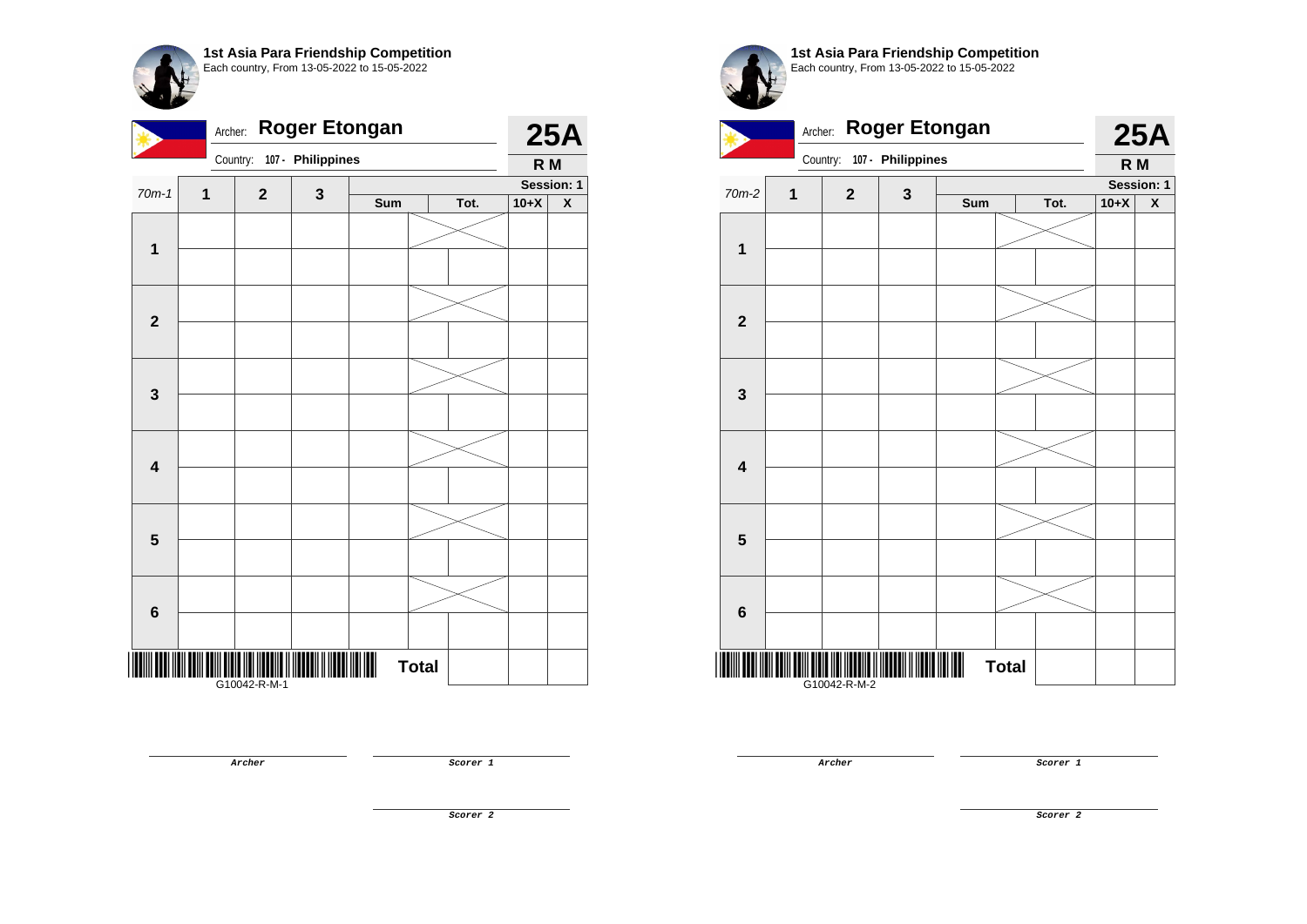|                         | <b>Elizabeth Bayla</b><br>Archer: |              |                   |     |              |      |        |                           |
|-------------------------|-----------------------------------|--------------|-------------------|-----|--------------|------|--------|---------------------------|
|                         |                                   | Country:     | 107 - Philippines |     |              |      | R W    |                           |
| $70m-1$                 | 1                                 | $\mathbf{2}$ | 3                 |     |              |      |        | Session: 1                |
|                         |                                   |              |                   | Sum |              | Tot. | $10+X$ | $\boldsymbol{\mathsf{x}}$ |
|                         |                                   |              |                   |     |              |      |        |                           |
| $\mathbf{1}$            |                                   |              |                   |     |              |      |        |                           |
|                         |                                   |              |                   |     |              |      |        |                           |
|                         |                                   |              |                   |     |              |      |        |                           |
| $\mathbf{2}$            |                                   |              |                   |     |              |      |        |                           |
|                         |                                   |              |                   |     |              |      |        |                           |
|                         |                                   |              |                   |     |              |      |        |                           |
| $\mathbf{3}$            |                                   |              |                   |     |              |      |        |                           |
|                         |                                   |              |                   |     |              |      |        |                           |
|                         |                                   |              |                   |     |              |      |        |                           |
|                         |                                   |              |                   |     |              |      |        |                           |
| $\overline{\mathbf{4}}$ |                                   |              |                   |     |              |      |        |                           |
|                         |                                   |              |                   |     |              |      |        |                           |
|                         |                                   |              |                   |     |              |      |        |                           |
| $5\phantom{1}$          |                                   |              |                   |     |              |      |        |                           |
|                         |                                   |              |                   |     |              |      |        |                           |
|                         |                                   |              |                   |     |              |      |        |                           |
| 6                       |                                   |              |                   |     |              |      |        |                           |
|                         |                                   |              |                   |     |              |      |        |                           |
|                         |                                   |              |                   |     |              |      |        |                           |
|                         |                                   | G10040-R-W-1 |                   |     | <b>Total</b> |      |        |                           |

**Archer Scorer 1** 



**1st Asia Para Friendship Competition** Each country, From 13-05-2022 to 15-05-2022



**Archer Scorer 1**